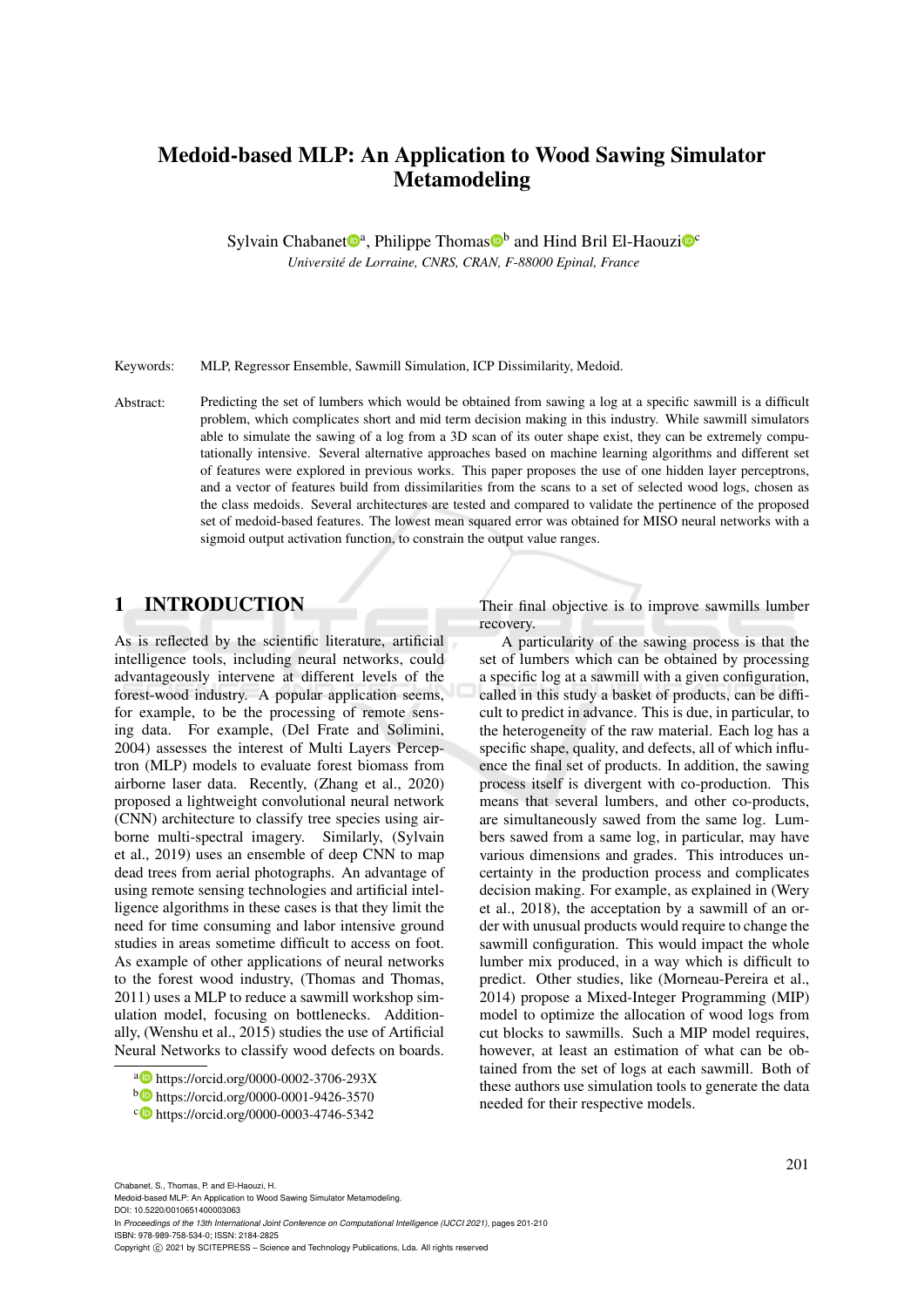

Figure 1: Sawing is a divergent process with co-production. Several lumbers with various dimensions are obtained from the sawing of a single log. Here, two 2"x3" lumbers, two 2"x4" lumbers and one 2"x6" lumber would be sawed from the log.

The forest industry has, indeed, several sawing simulators at their disposal, which are able to digitally break a specific log into a set of lumbers given a 3D scan of the log surface. Examples of such simulators include Optitek (Goulet, 2006), SAWSIM<sup>1</sup> or Autosaw (Todoroki et al., 1990). These simulators are extremely flexible and effective. A potential issue is, however, that depending on the log considered and simulation settings they can be extremely computationally intensive. This is particularly a problem when multiple simulations have to be run with different logs and sawmills configurations. (Wery et al., 2018) proposes to couple simulation and optimization methods to reduce the number of simulations needed to take a decision. Similarly, (Morneau-Pereira et al., 2014) only runs sawing simulations for a subset of logs at each sawmills, and still report that while solving the MIP took only a few seconds, the simulations required to generate the data needed took several hours.

This paper focuses on another approach centered around the usage of Machine Learning (ML) technologies to build metamodels of these simulators. These metamodels are used to approximate the simulators output, and the prediction process is, usually, fast. Data generated by such metamodels have been used to solve a tactical planning problem in (Morin et al., 2020), shoving an impressive increase of the maximized objective function, when compared with simpler models based only on averaged historical data. Several approaches have been proposed to build these simulators metamodels. In particular, (Selma et al., 2018) and (Chabanet et al., 2021) propose to use pairwise scan dissimilarities and a k nearest neighbors algorithm. The main contributions of this paper are twofold. First, it further assesses the discriminative power of this dissimilarity by using it to train MLP and MLP ensembles. Second, it compares several MLP and MLP ensembles architectures

on this particular problem. The remainder of this paper is structured as follows. Section 2 overviews previous works on sawing simulator metamodelling, and presents the dissimilarity-based representation framework considered. Section 3 describes in details the learning problem considered, as well as the dataset and evaluation scores used in this study. Section 4 presents the different MLP compared in this study, and the way they are, in a second time, aggregated to build predictors ensembles. Results are given in section 5. Section 6 concludes this paper.

# 2 RELATED WORKS

This section presents related works, both on the problem of sawing simulator metamodeling, and on the problem of learning from dissimilarity data.

### 2.1 Sawing Simulator Metamodelling

To use ML algorithm for sawing simulator metamodels was first proposed by (Morin et al., 2015). Their proposed metamodels take as input a vector of features describing the log, like its length or diameter, and are trained to approximate the result of a simulator. In particular, their objective is to predict the basket of products which would be obtained by sawing the log at a given sawmill. However, these ML metamodels only take into consideration a short vector of knowledge-based descriptors while modern simulators are able to use a full 3D scan of the log profile, that is, a 3D point cloud containing thousands of points sampled on the log surface. This leads to a loss of potentially important information which cannot be learned by the metamodels.

Considering that fact, (Selma et al., 2018) proposes the use of a k Nearest Neighbors classifier based on a dissimilarity between the whole scans. This dissimilarity is based on the iterative closest point (ICP) algorithm (Besl and McKay, 1992). An inconvenient of this approach is, however, the still impor-

<sup>1</sup>https://www.halcosoftware.com/software-1-sawsim, Last accessed on June, 2021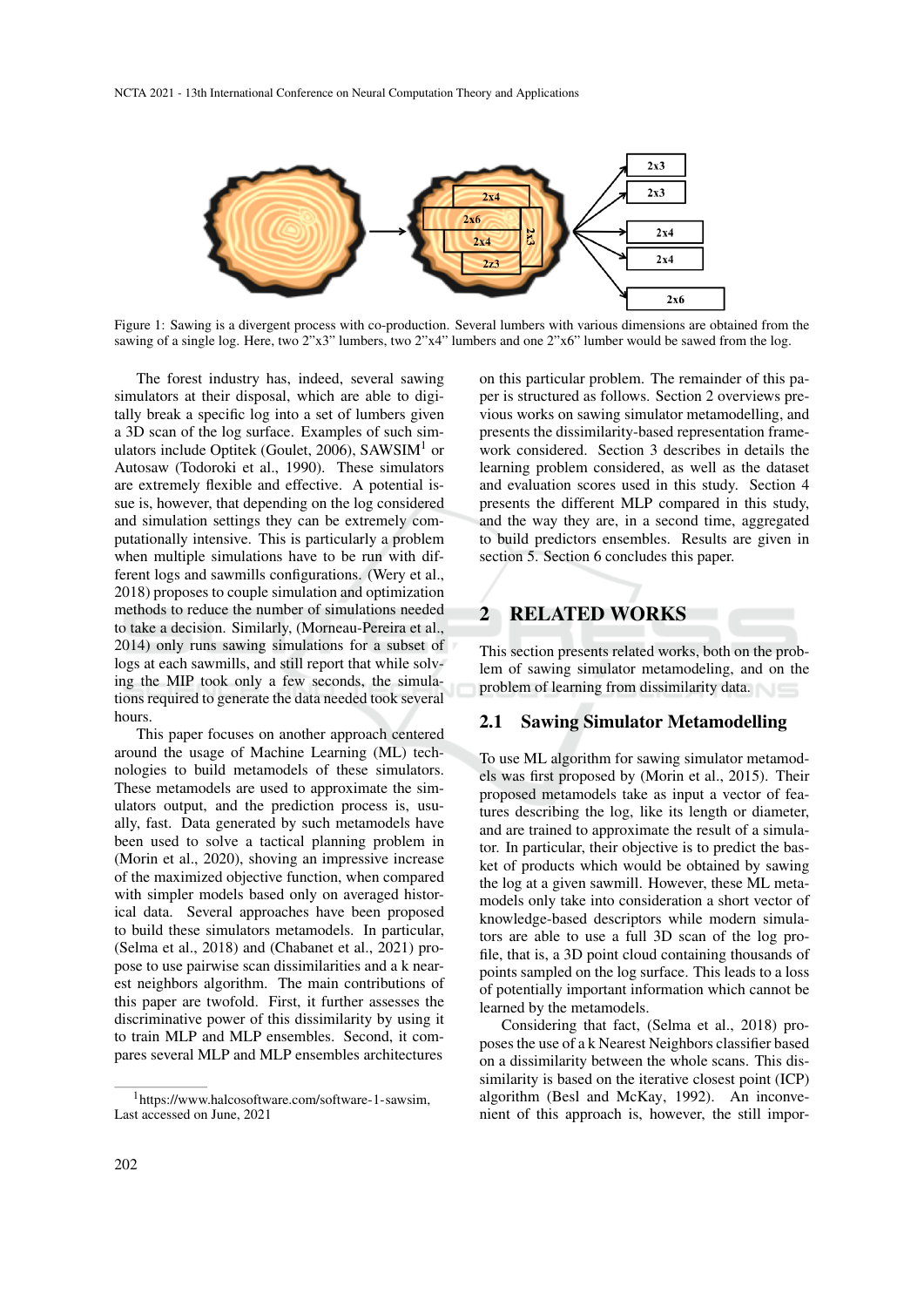tant computational cost associated with the computation of multiple pairwise ICP dissimilarities. (Chabanet et al., 2021) later improved upon this method by proposing a set of rules to reduce the number of dissimilarity computation necessary to yield a prediction.

Lastly, (Martineau et al., 2021) proposes the use of specific representations of the point clouds and specialized architectures in combination with knowhow features to train Neural Networks. In particular, they use pointnet (Qi et al., 2017) to learn from a point cloud representation, and CNN to learn from an image-like representation. They do not consider, however, the use of the previously proposed ICP dissimilarity as input to their networks.

#### 2.2 Dissimilarity Learning

The use of expert designed dissimilarities rather than expert designed features for pattern recognition has been studied by several authors. A pairwise dissimilarity is defined as a function  $d : \mathbf{B} \times \mathbf{B} \mapsto \mathbf{R}$ , with **B** the space of input data. Intuitively, such a dissimilarity measures how different two objects are, but do not necessarily respects metrics properties such a symmetry or triangle inequality. Two major frameworks developed to use dissimilarity-based information are, on the one hand the embedding of the pairwise dissimilarity matrix *M* in a pseudo euclidean space, or Krein space, and, on the other hand, the use of the dissimilarity space (Duin and Pekalska, 2009). An interesting review of these methods and others can be found in (Schleif and Tino, 2015).

This paper focuses on the dissimilarity space embedding framework, as it allows to directly use offthe-shelf ML algorithms, including MLP. In this setting, an object  $y \in \mathbf{B}$  is represented by a vector  $(d(y, \tilde{x}_1),...d(y, \tilde{x}_n))$ , where  $\{\tilde{x}_1,...,\tilde{x}_1\}$  is a collection of objects from B, for example a subset of the training dataset.

These objects, called landmarks, may be selected at random or following heuristics and systematic methodologies (Pekalska et al., 2006). In particular, (Cazzanti, 2009) proposes to use class medoids  $(\mu_1, ..., \mu_C)$  as landmarks. A class medoids is an element of a class which minimize the average dissimilarity with all other members of the same class:

$$
\mu_i = \underset{\text{y in class } i}{\arg \min} \frac{1}{n_i} \sum_{\text{x in class } i} d(y, x), \ \forall i \in [\![1..C]\!], \quad (1)
$$

with  $d$  the dissimilarity function,  $n_i$  the number of points in class *i* and *C* the number of classes.

## 3 MATERIALS AND METHODS

This section describes in detail the learning problem considered in this study, as well as the industrial dataset used to train, evaluate and compare the models. Furthermore, the evaluation scores used in this paper are also presented.

#### 3.1 Learning Problem

The objective of the MLP models studied in this paper is to predict the basket of products which would be obtained by processing a log at a given sawmill, using dissimilarities between 3D scans of the logs surface as inputs. These scans are unordered point clouds containing an arbitrary number of points and, therefore, cannot be used directly by traditional MLPs, but would require specialized architectures or data processing, as was, for example, done in (Martineau et al., 2021). This motivates the use of a pairwise dissimilarity-based learning method.

The outputs of these predictors, the baskets of products, were similarly modeled as vectors. More precisely, considering a set of *p* individual products present in the dataset, numbered from 1 to *p*, the basket of products is represented as a *p* dimensional vector. The *i th* element of this vector represents the number of lumbers of type *i* obtained from digitally sawing the log with a simulator. This output is therefore multidimensional. Furthermore, it can be referred to as structured, as the different dimensions of the vector cannot be considered independent from one another.

The problem of predicting the basket of products of a log given a set of features can be considered either as a classification problem, or as a regression problem. In the classification problem, each type of basket presents in the training dataset is considered as a distinct class, numbered from 1 to *C*, and the objective of the classifier is to assign one of these class labels to new logs. In the regression case, the model directly output a p-dimensional vector, as a prediction of the basket of products.

This study focuses on the regression case. Scans were embedded in a dissimilarity space using the ICP dissimilarity, and landmarks were chosen as the medoids of frequents classes. Classes are, here, defined as the sets of lumbers sharing an exact same basket of products.

#### 3.2 Description of the Dataset

The dataset used in this study is a proprietary dataset originating from the Canadian forest industry. It is composed of 1207 scans of real logs. An example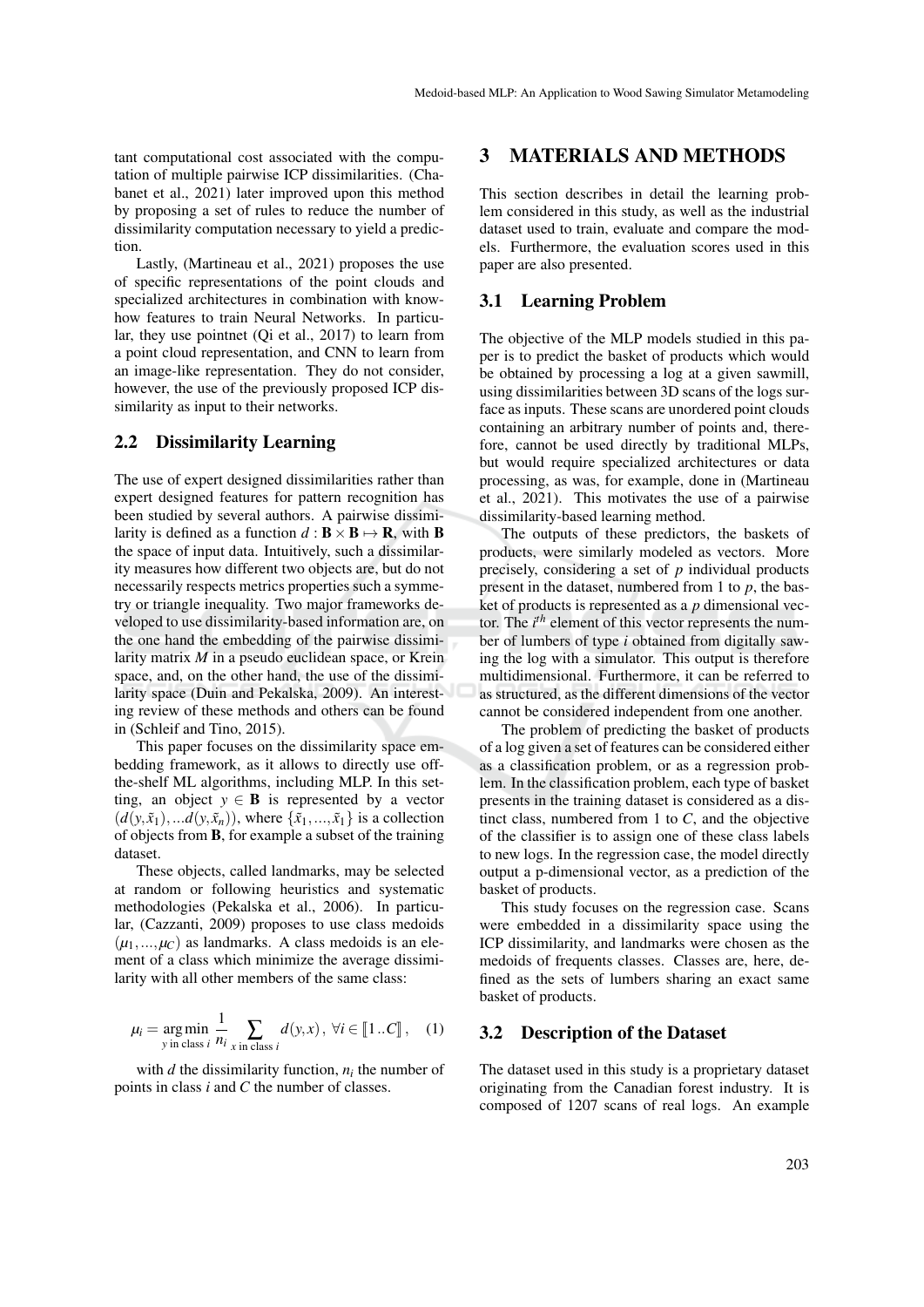of such a log scan is presented figure 2. Each scan can be seen as a table of dimension  $N_p \times 3$ , with  $N_p$ the number of points, which changes from one scan to another, with an average of 12 000 points per scan. Each of the 3 points coordinates corresponds to one column in the scan table.

Additionally, points, are roughly organized as ellipsoids which, together, span the log surface. Originally, the scans contained sections with missing ellipsoids, which led to poor performances of the ICP algorithm when computing logs dissimilarities. This was corrected by filling these empty sections with repetitions of the ellipsoid which immediately precedes them.



Figure 2: Example of a 3D full profile scan of a log.

The basket of products associated with each log was generated by the sawing simulator Optitek. The dataset contains 19 different types of individual products, characterized by their length, width and thickness. Therefore, the structured output vector one has to predict is of dimension 19. It might be noticed that no basket contains more than 5 different types of products and that, therefore, these vectors are sparse.

For training, selection and evaluation purpose, the dataset was randomly divided into three parts, that is, a training set containing 600 logs, a validation set containing 400 logs, and an evaluation set containing the remaining 207 logs. The training set contains only 62 different classes, which should lead to 62 medoids used to build features. However, most of these classes appear only once in the dataset. Therefore, to reduce the dimension of the input vector, composed of dissimilarities toward these class medoids, a medoid is considered to induce a feature only if it corresponds to a class with more than two elements in the training set. This reduces the dimension of the input vector to 21.

A drawback of using the ICP dissimilarity in our case is, however, its behavior when comparing logs of different lengths. When comparing a long log with a short one, the value of the dissimilarity explodes compared with the normal range of values when using short logs only. This creates unwanted but extremely high correlations between the 8 features built from dissimilarities to shorter logs. To solve this issue, these features were clipped to 3000, as is shown in figure 3.

#### 3.3 Evaluation Scores

As per usual, evaluation scores have to be defined to evaluate and compare the different models. Several set of scores were introduced specifically for the problem of evaluating sawing metamodels. It was, indeed, observed that in a classification setting, classic scores like the 0-1 score don't take into consideration the fact that the cost of missclassification might vary among different real/predicted pairs, while in a regression setting, the squared error is difficult to interpret. Therefore, the prediction score,  $s^{pre}$ , production score, *s pro* and prediction-production score, *s pre*×*pro* were defined by (Morin et al., 2015). Similarly, adaptation of the classic precision, recall and  $F_1$  scores were introduced in (Martineau et al., 2021).

First, considering that the vectors representing the baskets of products are sparse, to let all the  $(0,0)$ real/predicted pairs in these vectors might biased *s pre* , *s pro*, and *s pre*×*pro* optimistically, all such pairs are removed. Consider  $\tilde{p}$  the length of the filtered vectors. The prediction score is then defined as:

$$
s^{pre}(y,\hat{y}) = \frac{1}{\tilde{p}} \sum_{i=1}^{\tilde{p}} \min(1, \frac{\hat{y}_i}{\max(\epsilon, y_i)}), \quad (2)
$$

with  $\varepsilon$  a small value to avoid dividing by zero.  $y_i$ and  $\hat{y}_i$  are the  $i^{th}$  components of the real and predicted vectors respectively. This score can be seen as the per product average proportion of the real basket which is effectively predicted.

Similarly, the production score is defined as:

$$
s^{pro}(y,\hat{y}) = \frac{1}{\tilde{p}} \sum_{i=1}^{\tilde{p}} \min(1, \frac{y_i}{\max(\varepsilon, \hat{y}_i)}),
$$
 (3)

and can be seen as the per product average proportion of the prediction which is effectively produced.

It might be observed, however, that always predicting an empty basket of product would lead to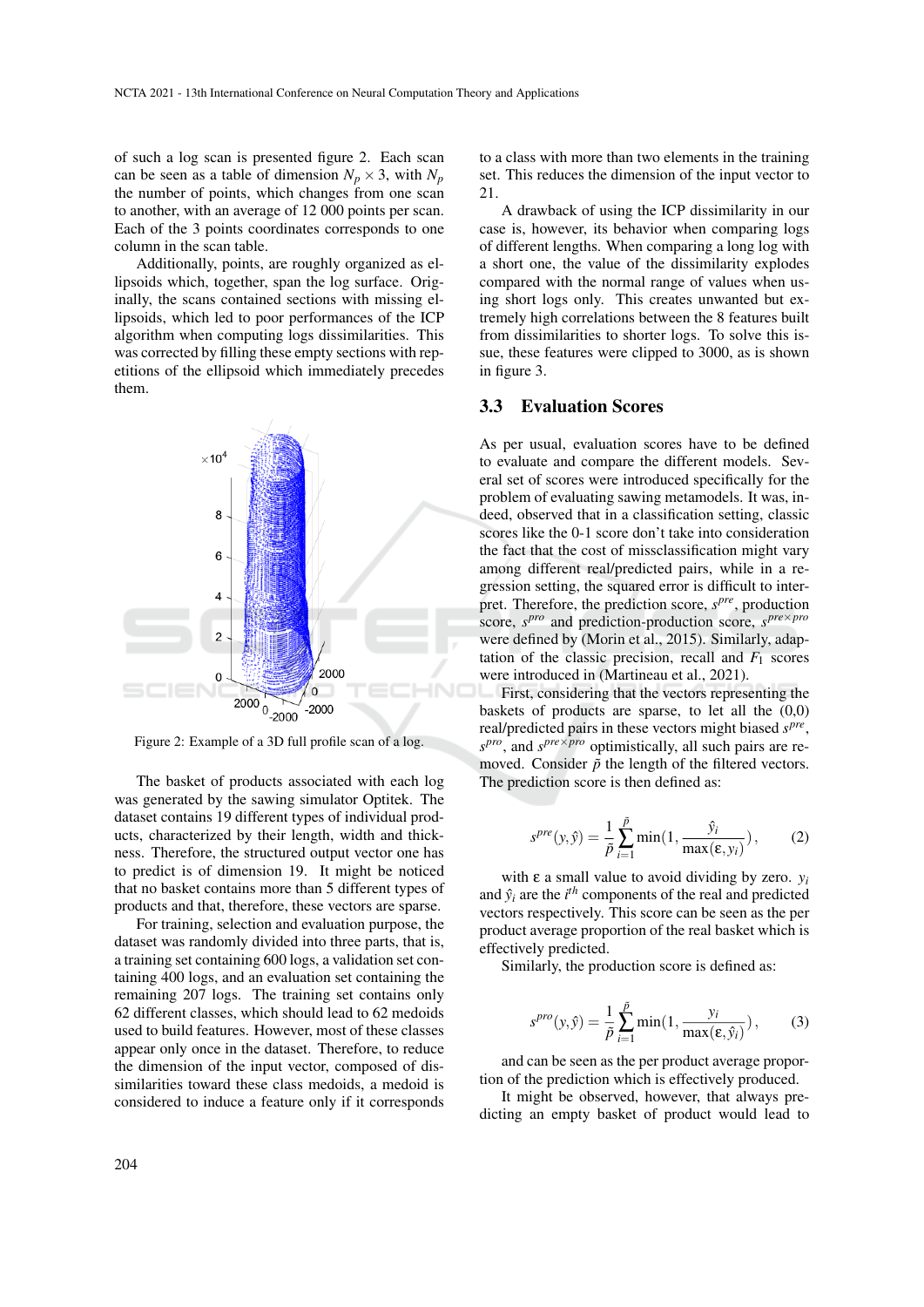

Figure 3: Histograms of dissimilarities to a short medoid. (a) corresponds to in the unclipped dissimilarities. For (b), dissimilarities were clipped to 3000, deplacing the density peak initially around 20000 toward 3000.

a perfect production score, while predicting a basket with a very high number of each product would lead to a perfect prediction score. These two scores need, therefore, to be balanced inside the predictionproduction score, naturally defined as:

$$
s^{pre \times pro} = s^{pre} \times s^{pro}.
$$
 (4)

As for precision, recall and *F*1, they are based on a redefinition of True positives (TP), False Positives (FP) and False Negatives (FN):

- TP is the number of lumbers which are present in both the real and predicted basket of a log, that is,  $TP(y, \hat{y}) = \sum_{i=1}^{p} \min(y_i, \hat{y}_i).$
- FP is the number of lumbers present in the predicted basket of a log, but not in its real basket, that is,  $FP(y, \hat{y}) = \sum_{i=1}^{p} \max(\hat{y}_i - y_i, 0).$
- FN is the number of lumbers present in the real basket of a log but not in its predicted basket, that is,  $FP(y, \hat{y}) = \sum_{i=1}^{p} \max(y_i - \hat{y}_i, 0).$

precision, recall and F1 are then classically defined as:

$$
precision(y, \hat{y}) = \frac{TP(y, \hat{y})}{TP(y, \hat{y}) + FP(y, \hat{y})},
$$
 (5)

$$
recall(y,\hat{y}) = \frac{TP(y,\hat{y})}{TP(y,\hat{y}) + FN(y,\hat{y})},\tag{6}
$$

and

$$
F_1(y, \hat{y}) = 2 \frac{precision(y, \hat{y})recall(y, \hat{y})}{precision(y, \hat{y}) + recall(y, \hat{y})}.
$$
 (7)

While these scores are estimated individually for each log, the quantity of interest is, naturally, their average over the evaluation dataset.

# 4 DESCRIPTION OF THE PREDICTORS

Several model architectures are tested and compared. These individual models are later used to build different predictors ensembles.

TIONS

### 4.1 Individual Models

There exists two popular methods for handling multiple outputs prediction in such a regression framework. (Borchani et al., 2015) refers to them as *problem transformation methods* and *algorithm adaptation method*. Problem transformation methods change the multiple outputs problem into several single output problems. In our case, it corresponds to training one MLP for each type of lumber in the basket of products. On the contrary, algorithm adaptation methods use algorithms designed or modified to handle simultaneously all the outputs. While problem transformation methods use simpler models, which might lead to better individual accuracy and smaller training time, they cannot be expected to handle dependencies among the outputs. Both of these strategies are tested in this paper.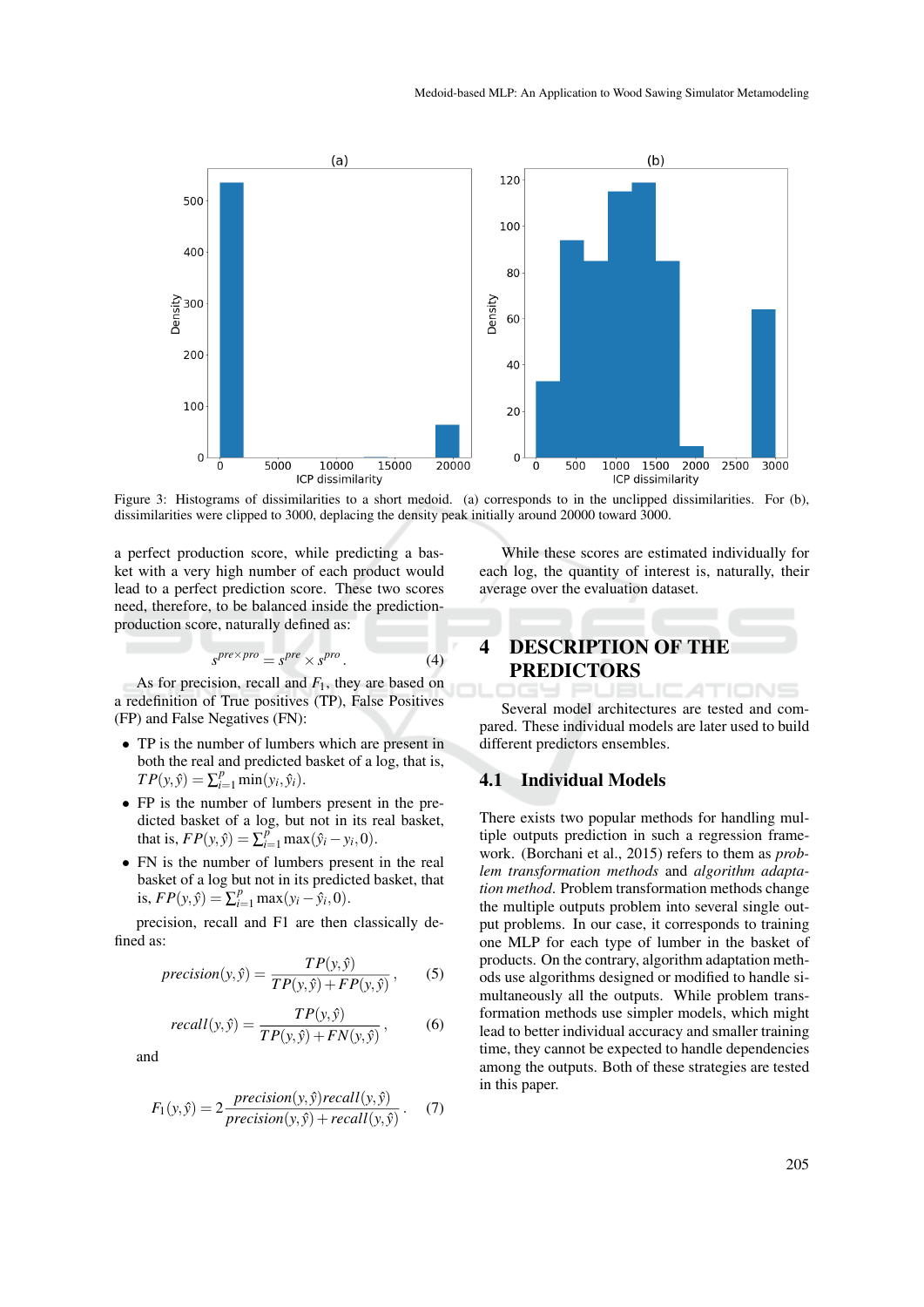| Model       | hidden layer size | number of weights | output activation  |
|-------------|-------------------|-------------------|--------------------|
|             |                   |                   |                    |
| <b>MIMO</b> |                   |                   | Hyperbolic tangent |
|             |                   | 224               | Sigmoid            |
|             |                   |                   | Linear             |
|             |                   |                   | Relu               |
| <b>MISO</b> |                   |                   | Hyperbolic tangent |
|             |                   | 47                | Sigmoid            |
|             |                   |                   | Linear             |

Table 1: Summary table of the individual models being compared in this study.

#### 4.1.1 Multiple Input, Single Output (MISO)

MISO models belong to the problem transformation family. Different MLPs are trained separately for each one of the 19 dimensions of the output vector. Therefore, 19 such individual MLPs, or MLP ensembles, are necessary to predict the whole vector. These MLPs are composed of one entry layer of size 21. The number of neurons in the single hidden layer was fixed to 2 by trials and errors. To increase it even to 3 neurons leads to a strong overfitting of the learning base by the MLPs. The activation function of the hidden layer is always a hyperbolic tangent. However, several common activation functions for the output layer are compared: linear, sigmoid and hyperbolic tangent. An inconvenient of the linear output activation is that it allows the prediction of negatives lumber quantities, which have no reality in practice. Once trained, the prediction of these networks were therefore clipped to 0 when negative. Since the sigmoid and hyperbolic tangent have values between 0 and 1, or between -1 and 1 respectively, the outputs where scaled accordingly for training with min-max transformations. These activation functions have the advantage that they constrain the inversely transformed prediction to stay between 0 and the maximum value encountered in the training set. A Relu activation function was similarly tested. However, it appears in practice that, in the MISO case, this activation leads to null gradients extremely early during the training process, sometimes even during the initial iteration. The sparsity of the output and the fact that the Relu is constant for negative values make it, indeed, possible to initialize the network at a point where the gradient is null. In particular, over 150 such models trained for the different outputs, 27% run less than 5 iterations of the optimization algorithm used before triggering a stopping condition. A discussion about the trainability of Relu-based NN, and the problem of dying neurons, can be found in (Shin and Karniadakis, 2020). MISO models with Relu activation are therefore not studied further in this paper.

#### 4.1.2 Multiple Input, Multiple Output (MIMO)

Contrary to the MISO models, MIMO belong to the algorithm adaptation family, as all outputs are predicted simultaneously by the same MLP. Similarly to the MISO case, the input layer is of size 21. However, the number of neurons in the hidden layer was only reduced to 5 neurons. Similarly to what was tested in the MISO case, linear, sigmoid, hyperbolic tangent and Relu activation functions are tested for the output layer.

Table 1 summarizes the different architectures, and in particular provides the number of weights for each model. Since the limited size of the problem considered allows it, all neural networks were trained using Levenberg-Marquardt algorithm (Yu and Wilamowski, 2011), rather than a gradient descent. As explained for example by these authors, this algorithm is fast, as long as the matrix considered in its iteration are not too big, and it has stable convergence. Initialization of the networks was done using the Nguyen-Widrow algorithm (Nguyen and Widrow, 1990).

#### 4.2 Ensemble Selection

Creating ensembles is a commonly used method to improve on the results of a set of predictors (as in, to increase or minimize a chosen set of scores, for example the MSE in this paper). In particular, NN ensembles were introduced in (Hansen and Salamon, 1990). It is based on the fact that when training multiple NN with variations on the training method, for example different initializations, the training of these NN will converge toward different local minimums. Popular methods to introduce variety into the training of ML predictors include bagging (Breiman, 1996), boosting (Freund et al., 1996) or the Random Subspace method (Ho, 1998).

Additionally, numerous methods have been proposed to select predictors from a set of previously trained models. (Thomas et al., 2018) reports that two such families of methods either perform a selection based solely on a performance score, for example the MSE, or perform a selection based on both a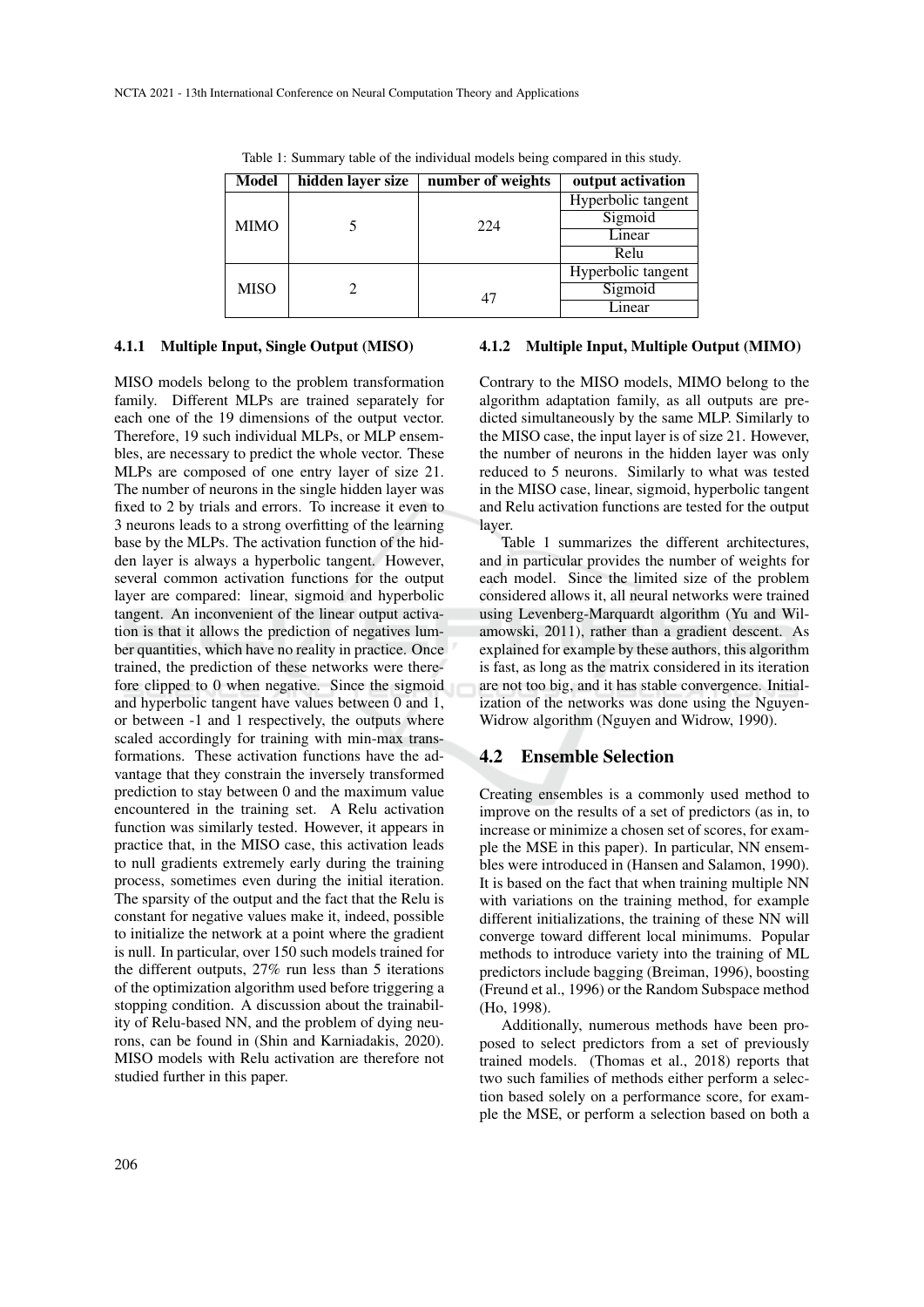performance scores and a diversity score. However, when comparing two such methods on their industrial dataset, they found no significant advantage to the use of a diversity based method, compared to the use of a performance based method.

In the following of this paper, we will therefore focus on a method to select MLPs for the ensembles based on the MSE score only. This method proceed as follow:

- 1. Evaluate the MSE of all the MLPs on a validation set and order them from best to worst.
- 2. from the best to the worst model, add them to the ensemble, and evaluate the ensemble MSE on the validation set.
- 3. Select the ensemble showing the lowest MSE.

The prediction of an ensemble are here the averaged predictions of its individual elements. Additionally, 150 individual NN were trained with random initialization for each output of each of the MISO models, and 150 other for each of the MIMO models.

## 5 RESULTS AND DISCUSSION

This section presents the experimental results of our different models, first taken individually and later used to build ensembles. Considering that, in practice, a basket of products is a vector of integer, any potential negative predicted value was set to 0, and outputs were rounded to the nearest integer. This additionally favor the emergence of null outputs which play an important role in the evaluation scores, especially the prediction, production, and prediction-production scores.

## 5.1 Individual Models

150 models where trained for each architecture. Figure 4 shows the MSE of all the trained models, evaluated on the validation set. In the MISO case, predictions of a complete output vector where built by associating the predictions of the individual MISO in training order. The first MISO trained for all 19 outputs are used to generate a complete predictor, then the second MISO trained for all 19 outputs generate a second predictor, and so on. This figure shows, overall, an advantage of the Sigmoid activation function, both for MIMO and MISO models. Their MSE are, indeed, generally lower and present lower variation than other architectures.

Table 2 presents the scores of the best MIMO and MISO models with different outputs activation Table 2: Mean evaluation scores for the different individual models with lower MSE on the validation set, in percent, and their asymptotic confidence interval at a 95% level. These scores are evaluated on the evaluation set. The best scores are highlighted in bold. Scores which can't be said to be statistically different from the best model at a 5% level using a Wilcoxon test are set in italic. The total training time necessary to train all models with an architecture is also displayed.

|  | <b>MSE</b>          | $1.03 \pm 0.26$    | $1.04 \pm 0.33$ | $1.07 + 0.3$   | $1.02 \pm 0.29$   | $0.913 \pm 0.27$  | $0.865 \pm 0.29$ | $0.957 \pm 0.280$ |  |
|--|---------------------|--------------------|-----------------|----------------|-------------------|-------------------|------------------|-------------------|--|
|  | É                   | $79.5 \pm 4.3$     | $81.7 \pm 4.0$  | $77.6 \pm 4.3$ | $77.9 \pm 4.5$    | $82.4 \pm 4.0$    | $84.7 \pm 3.7$   | $80.2 \pm 4.1$    |  |
|  | recall              | $81.5 \pm 4.2$     | $83.3 \pm 3.9$  | $81.2 + 3.9$   | $83.8 \pm 3.7$    | $82.6 \pm 4.0$    | $84.5 + 3.7$     | $82.7 \pm 3.7$    |  |
|  | precison            | $85.6 \pm 3.7$     | $86.8 \pm 3.4$  | $83.6 \pm 3.9$ | $82.5 \pm 4.3$    | $88.0 \pm 3.3$    | $89.0 \pm 3.3$   | $84.9 \pm 3.8$    |  |
|  | $Sbc \times bco$    | $76.3 \pm 4.4$     | $78.3 \pm 4.4$  | $73.6 + 4.6$   | $75.0 + 4.7$      | 79.4±4.2          | $81.6 \pm 4.0$   | $76.7 \pm 4.4$    |  |
|  | end <sup>S</sup>    | $89.2 \pm 2.9$     | $89.2 \pm 2.9$  | $86.1 \pm 3.6$ | $85.1 \pm 3.9$    | $90.9 \pm 2.5$    | $91.9 \pm 2.5$   | $87.4 \pm 3.4$    |  |
|  | gpre                | $84.6 \pm 3.7$     | $86.5 \pm 3.3$  | $84.7 \pm 3.3$ | $87.3 + 3.0$      | $85.8 \pm 3.4$    | $87.2 \pm 3.1$   | $86.4 \pm 3.0$    |  |
|  | total training time | 58395 <sub>s</sub> | 6375 s          | 675 s          | 1005 <sub>s</sub> | 1924 <sub>s</sub> | 465 s            | 186 <sub>s</sub>  |  |
|  | Jutput              | Tanh               | Sigmoid         | Linear         | Relu              | Tanh              | ougis            |                   |  |
|  |                     | <b>AIMO</b>        | <b>AIMO</b>     | ONIIN          | <b>AIMO</b>       | <b>VIISO</b>      | <b>AISO</b>      | <b>AISO</b>       |  |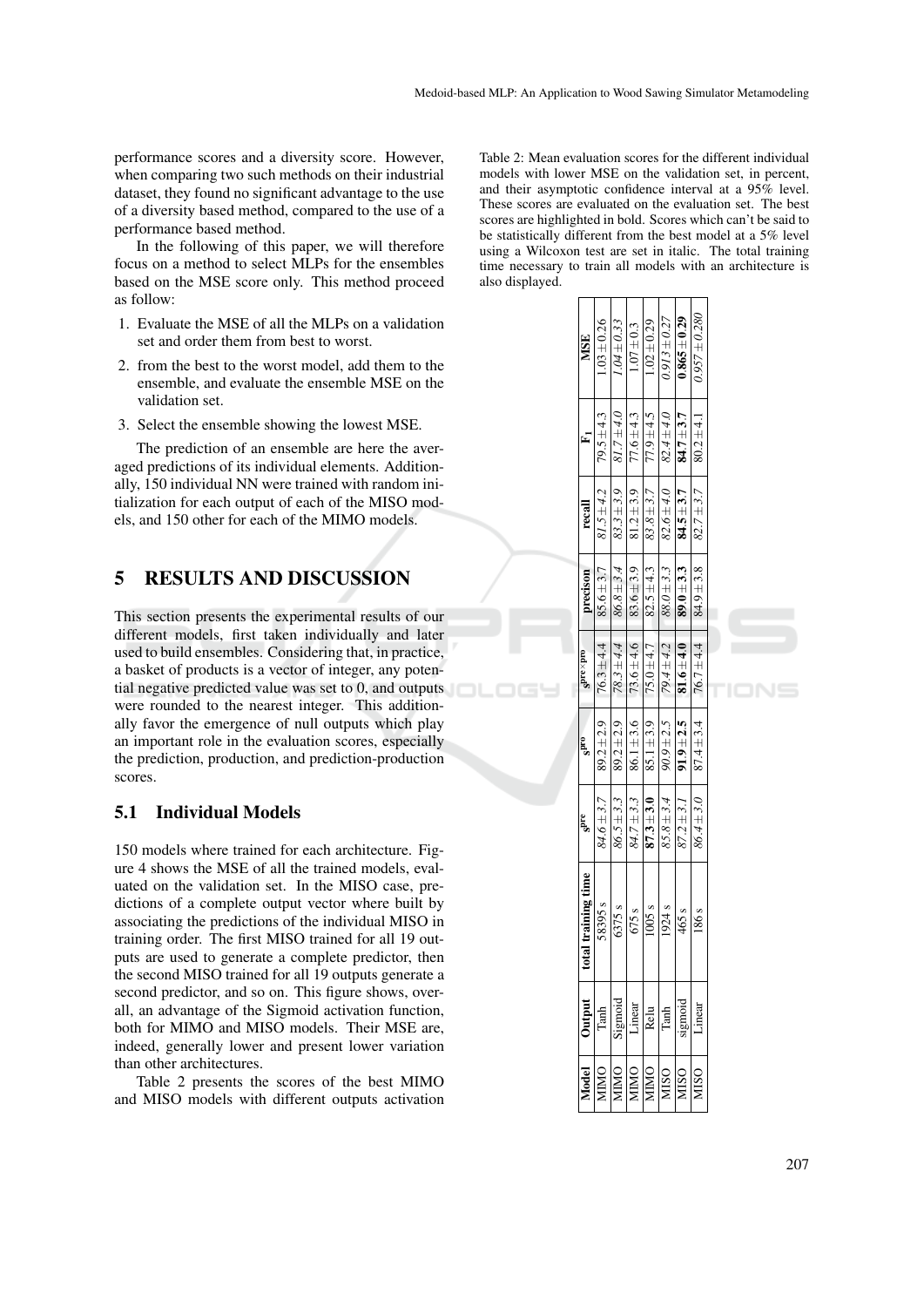

Figure 4: Boxplots of the MSE, estimated over the validation set, of the 150 models trained for each architecture. Prediction where inversely scaled for models having sigmoid or tanh output, to allow comparison.

functions, and their asymptotic 95% confidence intervals. These scores are evaluated on the evaluation set. These models were selected as being the ones with the lowest squared error over the validation set, among the 150 models with same architecture. In particular, in the MISO case, a complete prediction of the output vector is done by concatenation of the MISO which perform the best on their respective individual output. This table also displays, for each architecture, the total time needed to train all the 150 models. The models were implemented in Python and trained on an intel Core i7 vPRO 10*th* generation CPU at 2.70GHz. Matrix operations are performed with the library Numpy. It appears than on the dataset used in this study, the MISO model with sigmoid output performs best. In particular, it has the highest prediction-production score and *F*<sup>1</sup> and lowest MSE. It might be noticed that, similarly, the model with higher prediction-production score and  $F_1$  among the MIMO models only is the one with sigmoid output. While the selected models with Tanh architecture perform relatively well on the evaluation set, however, the results from figure 4 do not encourage the use of this particular activation function.

Additionally, one should be careful that these differences in score, despite appearing important, are not always statistically significant. This is partly due to the high variability of the scores, and extensive tests on a larger dataset would be required to conclude on a difference. Here, in particular, when comparing the *F*<sup>1</sup> scores of the MISO sigmoid models with the scores of all the other selected models using Wilcoxon signed rank test, it cannot be said to be statistically different, at a 5% level, from the MISO model with hyperbolic tangent output (p-value at 18.9%) and MIMO model with sigmoid output (p-value at 9.2%). However, both the MIMO and MISO models with linear or Relu activation perform relatively poorly compared with models of the same family.

It may be noticed that MISO models are, in average, faster to train than MIMO models as they contain less parameters. In particular, a MISO sigmoid model is, in average, more than 200 times faster to train than a MIMO sigmoid. Even when considering that 19 such networks have to be trained to perform a prediction of the full basket, this is an improvement. Interestingly, models with hyperbolic tangent output are relatively slow to train, as it appears in practice that they need more iterations of the levenberg-Marquardt algorithm before triggering a stopping condition.

## 5.2 Ensemble

Table 3 presents the averaged scores over the evaluation database of ensembles based on MLPs with different architectures. While the ensembles seem to improve upon the scores of several models, these differences are nearly never statistically significant, at a 5% level, under Wilcoxon signed ranks test. In particular, the scores of the MISO sigmoid ensemble are never statistically different from the scores of the previously selected MISO sigmoid model, despite appearing even slightly lower than the scores of the individual models.

Concerning the size of the ensembles, the fact that the MISOs appears to need more models is due to the fact that 19 ensembles are needed to make a prediction of the complete output vector, and that all of that all of them are counted in table 3. As was observed in (Thomas et al., 2018), this method of building ensembles leads to parsimonious ensembles, containing only a small number of individual models. This is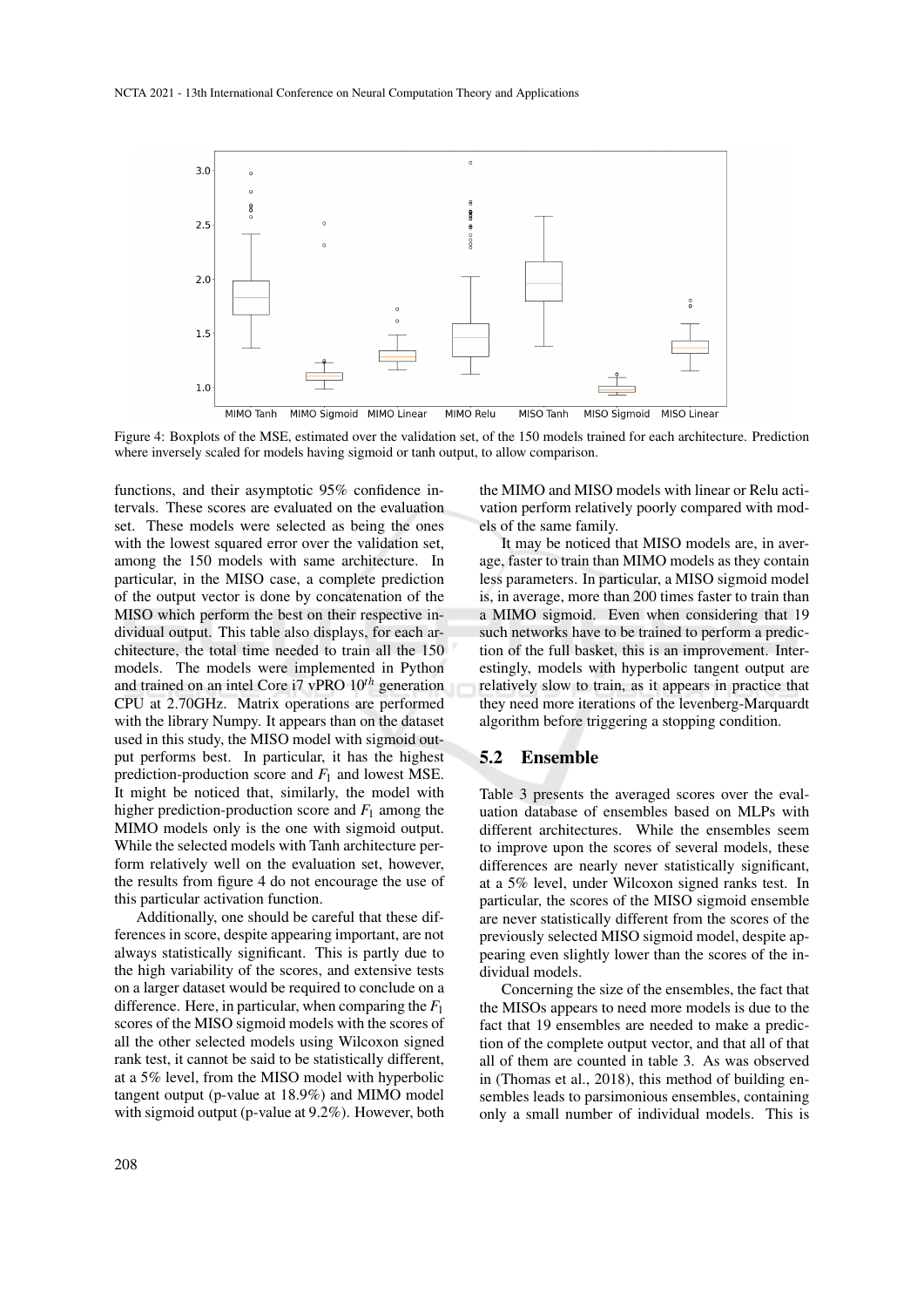Table 3: Mean evaluation scores for the different ensembles on the evaluation set, in percent, and there asymptotic confidence interval at a 95% level. The number of MLPs used in the ensembles are also displayed. The best scores are highlighted in bold. Scores statistically different from the ones of the previously selected individual model are set in italic.

|  | <b>MSE</b>              | $0.942 \pm 3.0$ | $0.922 \pm 3.1$                                                                                     | $85.7\pm3.1$ $83.9\pm4.0$ $72.4\pm4.8$ $81.4\pm4.3$ $82.2\pm3.8$ $76.2\pm4.5$ 1.072 $\pm0.299$ | $16$   85.2±3.2   90.3±2.9   78.1±4.3   87.5±3.5   81.7±3.9   81.5±3.9   0.976±0.295 | $218$   86.4±3.4   91.5±2.3   80.3±4.1   88.7±3.1   83.6±3.9   83.5±3.8   835.5±0.241 | sigmoid 60   86.8 ± 3.2   92.3 ± 2.3   81.5 ± 4.0   89.3 ± 3.1   84.1 ± 3.7   84.9 ± 3.6   0.870 ± 0.249 |             |  |
|--|-------------------------|-----------------|-----------------------------------------------------------------------------------------------------|------------------------------------------------------------------------------------------------|--------------------------------------------------------------------------------------|---------------------------------------------------------------------------------------|----------------------------------------------------------------------------------------------------------|-------------|--|
|  | $E_1$                   |                 | 87.5 $\pm$ 3.0   89.5 $\pm$ 2.9   79.8 $\pm$ 4.1   87.2 $\pm$ 3.4   84.0 $\pm$ 3.7   83.0 $\pm$ 3.8 |                                                                                                |                                                                                      |                                                                                       |                                                                                                          |             |  |
|  | recall                  |                 |                                                                                                     |                                                                                                |                                                                                      |                                                                                       |                                                                                                          |             |  |
|  | precison                |                 |                                                                                                     |                                                                                                |                                                                                      |                                                                                       |                                                                                                          |             |  |
|  | $Sbc$ spre $\times$ pro |                 |                                                                                                     |                                                                                                |                                                                                      |                                                                                       |                                                                                                          |             |  |
|  | $s^{\bar{\rm pro}}$     |                 |                                                                                                     |                                                                                                |                                                                                      |                                                                                       |                                                                                                          |             |  |
|  | g <sup>pre</sup>        |                 |                                                                                                     |                                                                                                |                                                                                      |                                                                                       |                                                                                                          |             |  |
|  |                         |                 | $\frac{3}{2}$                                                                                       |                                                                                                |                                                                                      |                                                                                       |                                                                                                          |             |  |
|  | Model   Output   size   |                 | MIMO Sigmoid                                                                                        | Linear                                                                                         | Relu                                                                                 | Tanh                                                                                  |                                                                                                          | Linear      |  |
|  |                         | <b>NIMO</b>     |                                                                                                     | <b>NIMO</b>                                                                                    | <b>MIMO</b>                                                                          | <b>OSIM</b>                                                                           | $\overline{\text{MISO}}$                                                                                 | <b>MISO</b> |  |

particularly the case of the models with sigmoid and linear outputs.

## 6 CONCLUSION

The set of features based on dissimilarities to medoids used to train MLPs in this study gives satisfactory results. This study furthermore compares several MLP architectures to the task of predicting baskets of products from 3D scans of wood logs. It appears that using an output activation function constraining the individual outputs in a certain value range leads to better evaluations scores, as the MLPs cannot predict unrealistic values. Therefore, both MIMO and MISO with sigmoid outputs work well and can be trained in reasonable time, with MISO performing seemingly better on our dataset. This is of particular interest when considering the fact that the sawmill configuration used in this paper processes a relatively small number of products. For example, (Morin et al., 2020) considers sawmills with as much as 83 products. The fact that ensembles barely increase the performances of the models is however surprising and may raise doubts on the possibility to consistently increase further the evaluation scores, at least when using only this set of medoid-based features.

Additionally, it appears that one should be extremely careful when working on this problem to avoid overfitting of the training database.

While in this paper, the features were selected as dissimilarities to class medoids, other logs could have been selected has references. To use metaheuristics like genetic algorithms or other feature selection methods during training time to select these logs might appears as a promising research direction for future works. Similarly, other classic ML algorithms, such as Random forest, will be investigated.

# ACKNOWLEDGEMENTS

The authors gratefully acknowledge the financial support of the ANR-20-THIA-0010-01 Projet LOR-AI (lorraine intellgence artificielle) and région Grand EST. We are also extremely grateful to FPInnovation who gathered and processed the dataset we are working with.

## REFERENCES

- Besl, P. J. and McKay, N. D. (1992). A method for registration of 3-d shapes. *IEEE Transactions on Pattern Analysis and Machine Intelligence*, 14(2):239–256.
- Borchani, H., Varando, G., Bielza, C., and Larranaga, P. (2015). A survey on multi-output regression. *Wiley Interdisciplinary Reviews: Data Mining and Knowledge Discovery*, 5(5):216–233.